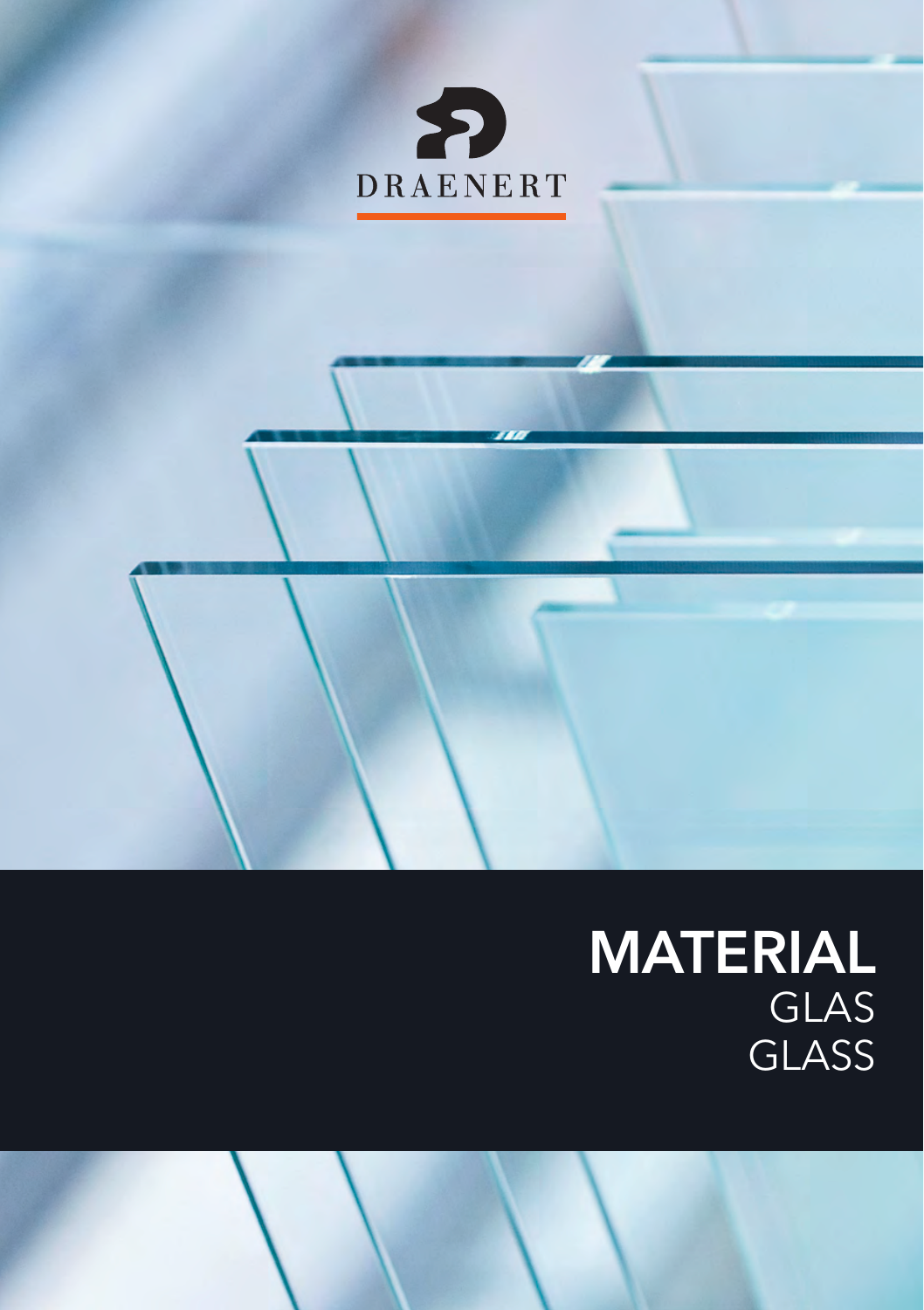

## **DRAENERT** AUSDRUCK DER PERSÖNLICHKEIT

### SEHR VEREHRTER KUNDE,

wir wünschen Ihnen viel Freude an Ihrem neu erworbenen Glastisch. Sie haben ein Möbelstück vor sich, das in unseren Manufakturwerkstätten noch weitestgehend in handwerklicher Arbeit entstanden ist. Wir haben viel Sorgfalt in ein ausgewogenes Design und in eine exakte Bearbeitung der sehr unterschiedlichen Materialien gelegt.

Glas wurde ca. 7000 v. Chr. wahrscheinlich im Vorderen Orient erfunden. Dieser, wohl einer der ältesten von Menschenhand geschaffenen künstlichen Werkstoffe, hat bis zum heutigen Tag nichts von seiner Faszinationskraft eingebüßt. Die Nähe zur Kostbarkeit natürlicher Edelsteine, Brillanz, Klarheit und Durchschaubarkeit sind seine Charaktereigenschaften. Im Möbelbau eingesetzt, vermittelt es Leichtigkeit und vornehme Zurückhaltung und eröffnet den Durchblick auf dekorative Unter- oder Hintergründe.

Weitere Informationen Seite 4-11

## DRAENERT EXPRESSION OF PERSONALITY

### TO OUR ESTEEMED CUSTOMERS,

we wish you much pleasure with your new glass table. You have purchased a piece of furniture, which has been manufactured in our workshops as far as possible in skilled work. We put a lot of care in an accurate treatment of the different materials.

Archaeological findings indicate that glass was first made in the Middle East, sometime in the 7000's B.C. This earliest man-made material has lost nothing from its fascination until today. Its precious look like natural gems, the brilliance and clarity as well as its translucency are its characteristics. Utilized in the furniture manufacture, it communicates lightness and noble reserve and permits the vista on decorative under- and backgrounds. Further information page 13 -18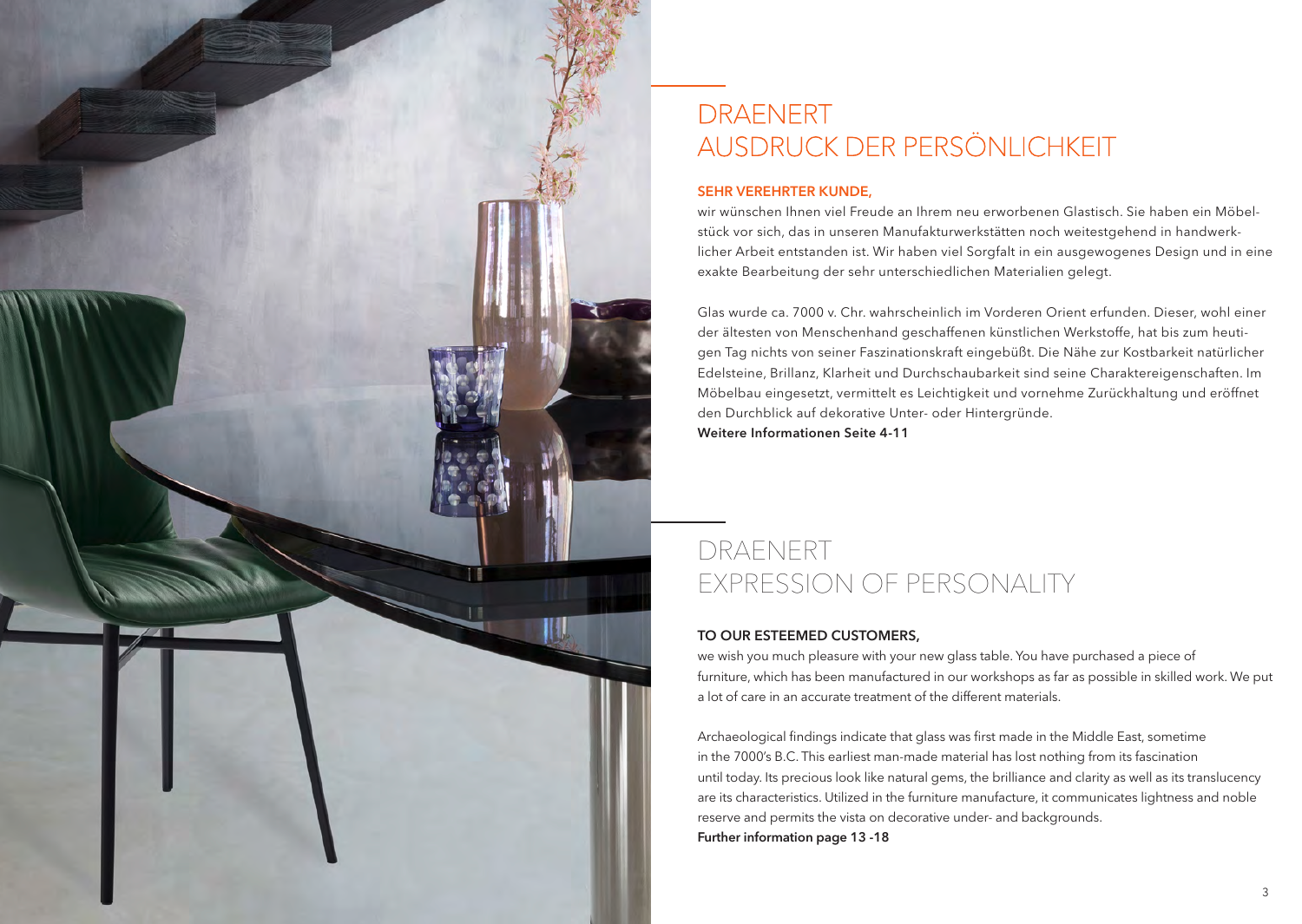



# FLATGLASS/FLOATGLASS

For our tables we use flat or float glass. Worldwide it is produced only from a few largescale enterprises. The production facilities are situated near the natural resources, especially the quartz sand as well as soda and limestone deposits (e.g. in Germany in the Upper Palatinate as well as in the Cologne Basin). The market is dominated by the main utilizations: in the building construction resp. façade design and renovations, in the window production, special glass for the car industry. The flat glass which is used in the furniture industry is only a vanishing small quantity (max. 5 % of the total output).

Float glass is an industrial product and is manufactured fully automatically in huge production lines (about 1.2 km long), at a melting temperature of about 1600° C. Similar to the steel worker's blast furnace, a glass furnace is designed to have a useful life of about 10-11 years in which tons of flat glass sheets roll off the conveyor belt around the clock, day in day out. They are picked, loaded and transported to the glass processing industry by road, rail and sea. There they are cut to size and the edges are worked. It is only at this stage that they arrive at our workshops for use in our production.

The high quality demands especially in the furniture industry treat a very special point of view, which is totally contrary to the glass processors. For the window industry, car industry and the façade design the main criteria is the transparency. The eyes want to look through the material and are focusing the object behind the glass pane. For the furniture industry this is normally contrary. In this application the pane is, as a part of the furniture, the object of the view itself. Therefore every little irregularity will be detected, which sometimes becomes a problem.

The quality requirements in respect to flexural strength (brittleness, breaking strength), translucence (blisters, inclusions, clouding), surface quality (scratches, streaks) and glass colour (green cast) are fixed in regulations for DIN and European Standards. Apart from the technical feasibility, the tolerances are mainly influenced by the needs of the key customers. Basically, it is impossible to manufacture glass completely free of blisters, inclusions or clouding. Limits are set by the consistency of the natural material, which is never perfectly pure nor perfectly constant, and the highly complex smelting process.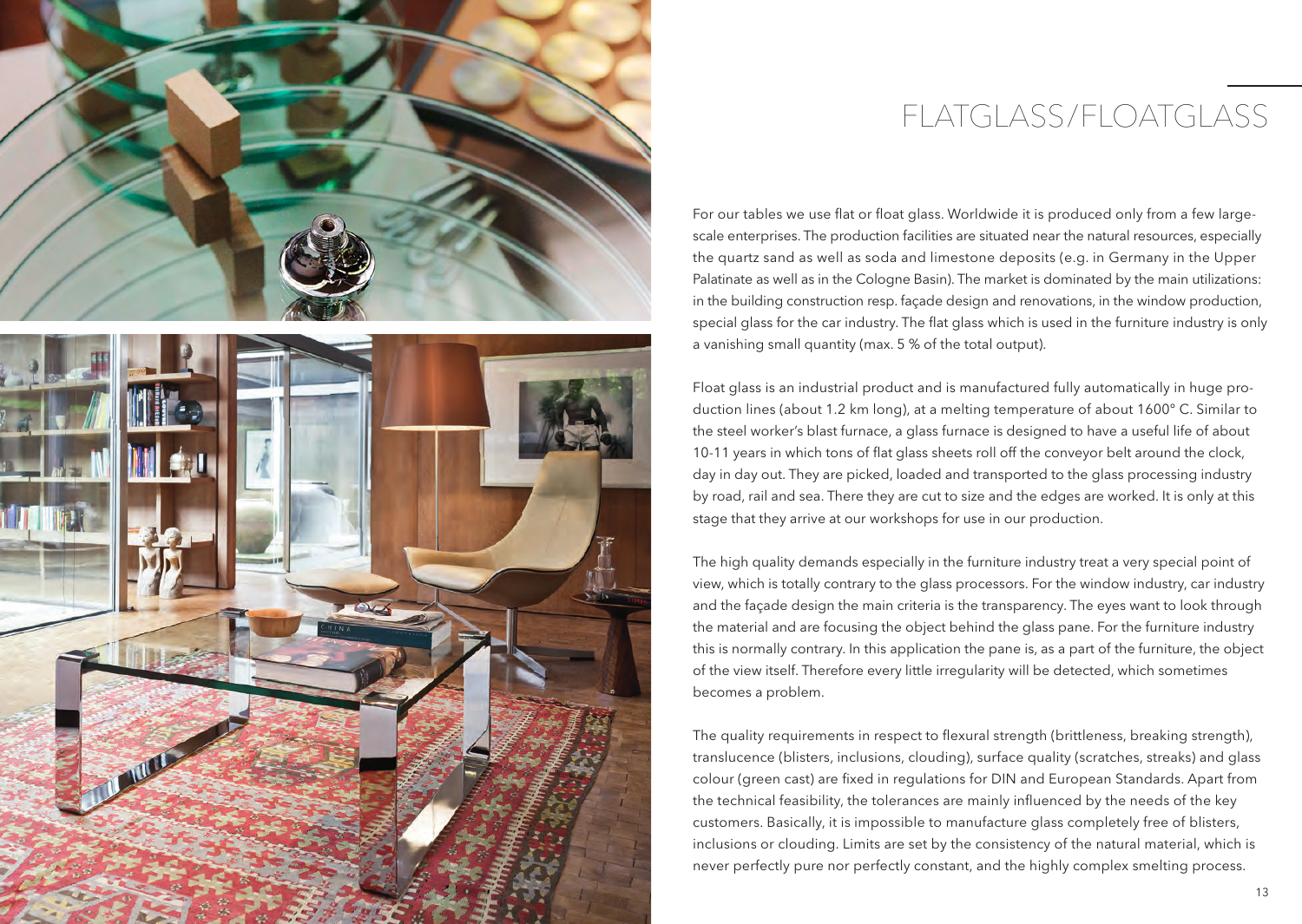Defects which are outside of the tolerances have been identified and marked on the production line by photo-laser sensors so that they can be isolated and rejected during the cutting process. Inside the tolerance are fine, hairline scratches, small enclosed blisters, fine clouding or inclusions, as long as their effect is not too disturbing in **normal** light from a distance of 1.5 m.

# GLASS TYPES

### STANDARD-FLOAT GLASS

The slight greenish light refraction of this type of glass is caused by chemical additives (diff. metallic oxides) in the glass flow. Its intensity increases in proportion to the thickness of the glass, but it can also change over longer periods during the production. Glass produced in different batches can have quite a different coloring.

### WHITE GLASS – OPTI-WHITE

The white glass DRAENERT delivers differs in the clarity, because the greenish light refraction of the standard float glass has disappeared almost completely. The glass edges still show in proportion to the glass thickness and pane size a blue-green coloring, but which is significantly lighter as the fir green edge of normal float glass. The edge color is not visible on the very small sample panes in the sample case. The proof for standard float glass or white glass shows the view through the glass on a white sheet of paper. With standard float glass the sheet looks light green, with white glass the white sheet remains white.

#### SATINATED GLASS

The matt optics, with will be achieved on standard float glass or white glass, results from a special etching method, which abrades the glass surface with gossamer delicacy and therefore becomes opaque. This etched surface will only applied as used side, as the metal parts cannot be glued on the etched side. And about fingerprints must not be worried.

### BACK LACQUERED GLASS

With special glass lacquers, which will be applied on the underside of the glass pane, we combine the brilliance and clarity of glass with almost every required color shade. For the color authenticy we apply in this product line only white glass or satinated white glass as base material.

In addition, a special adhesive technology enables, in connection with the glass lacquers, a continuous optics of the glass surface without interruption by glued-on metal support parts. Therefore they remain invisible.

### COLORED GLASS

For some models of our collection we use colored glass, a clear, solid by metallic oxides colored float glass. You can find two shades, grey and brown, but this glass panes will not be produced in every required thickness and at every time. Therefore longer delivery times must be accepted.

### BENT GLASS

For tables of bent glass, cut glass panes will be reheated to 800°C (1472 F), until they will get bent over special negative molds. Afterwards they have to cool down very slowly to achieve this special shape. These glasses, which have been produced with great technical effort, have special features, which differ significantly from a regular float glass pane. Ripples, streaks, rainbow-colored mirror reflexes, punctiform recesses, small bubbles or inclusions as well as fine scratches belong to the appearance of these glasses, especially in the bending areas. Also the edges may show slight irregularities. Caused by the bending process the dimensions accuracy of height and width as well as the angles of the sides are influenced. These special features belong to this production technology and must be understood and accepted. Also bent white glass panes can be backlacquered in all colors.

### TEMPERED SINGLE PANE GLASS – (ESG – SAFETY GLASS)

Single-pane tempered glass is a special glass finishing procedure of standard float glass or white glass wand will be utilized on most of our dining tables. It is characterized by an extreme impact and bending strength. It is regular float glass which has been tempered by an additional thermic procedure. Resulting from this, the glass pane will break into small grains which reduce the risk of injury significantly. Big, sharp glass shards may not occur. Disadvantages of this treatment are visible optical inferences like ripples, streaks, rainbow-colored mirror reflexes, punctiform recesses, small bubbles or inclusions as well as fine scratches belong to the appearance of these glasses. The panes are not always totally plain and also the edges may show slight irregularities. Tables with composed glass tops may show slight differences at the glass seams. This may technically not be avoided from the part of the glass industry. As per our point of view these optical impairments are acceptable in regard to the greater safety afforded.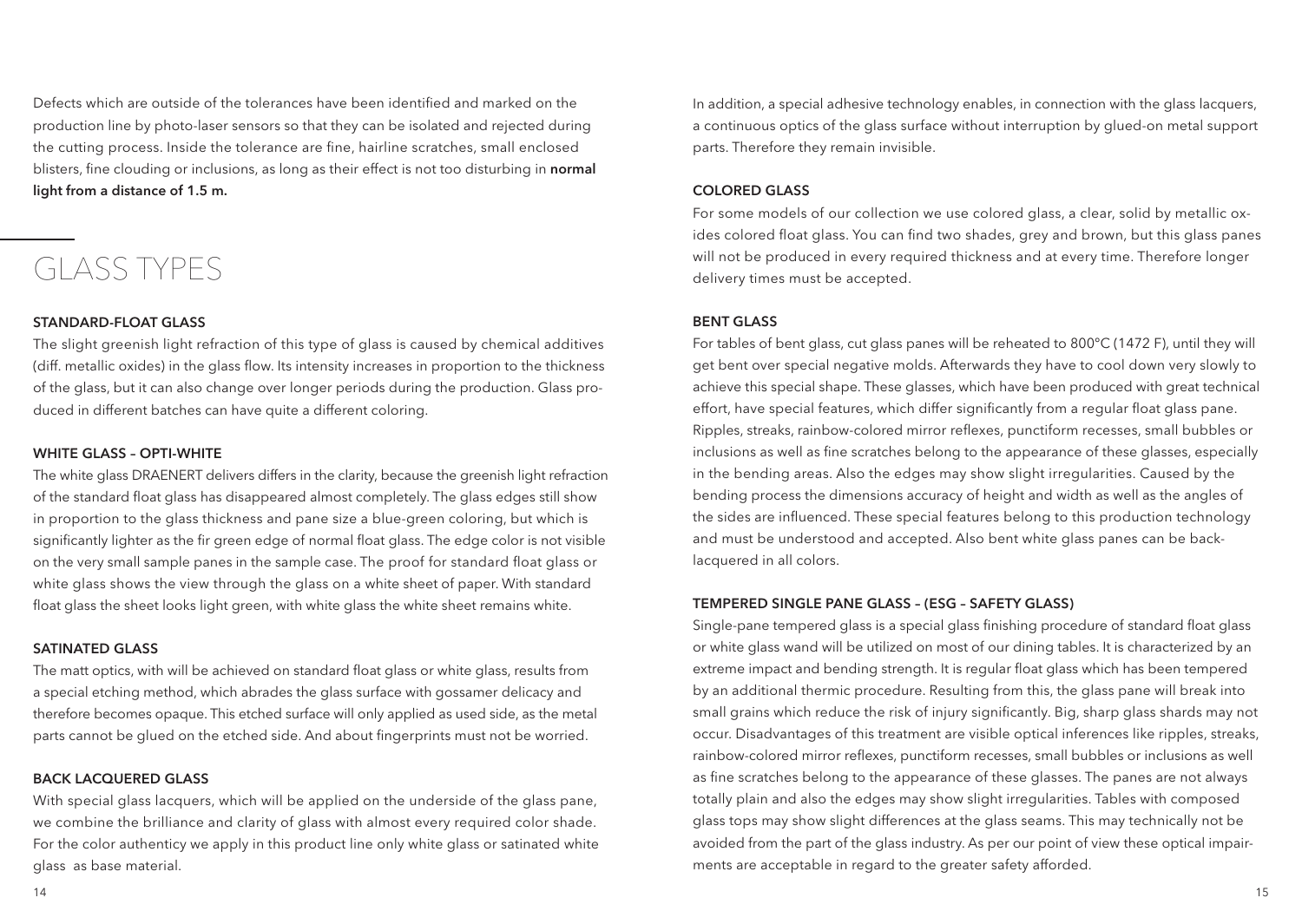# CARE INSTRUCTIONS

Concerning the care of float glass not so much remains to be said. It is a user-friendly but also sensible product which is resistant against almost all normal household acids and alkalines and can be cleaned with conventional non-abrasive cleaning agents. As a part of our range of care products, DRAENERT offers a special Citrus glass cleaning agent. Matt rings on the glass surface come mostly from lime scales from the water and may easily be removed with non-abrasive lime scale cleaners. But glass can easily be scratched due to mechanical impact or may break due to inappropriate use.

#### CARE PRODUCTS

Within the range of our care products, DRAENERT also offers a care and cleaning set for high-quality glass surfaces. For the order please contact us under www.draenert.com

#### LIABILITY EXCLUSION FOR GLASS TABLES

For all our glass dining tables with glass top and glass thickness below 19 mm, we use singlepane safety glass (ESG), a tempered float glass, additionally hardened and pretensioned with a special thermic finishing procedure. Its advantage is its finishing quality and its safety. Big, sharp glass shards may not occur; the glass pane will break into small grains like car glass panes.

A glass pane always breaks by violation of its surface, especially by damage of its edge. From here a cracking may occur and in consequence, also with quite a time delay, the table top may break. Please pay attention to a sensitive utilization of the glass top. In this context please note that faulty panels would not endure the transportation from the factory to the final customer, they would inevitably break because of the vibrations during the transport. We ask for your comprehension, that we may not be liable for glass breakage after putting the table into use.

# A FEW BASIC PRINCIPLES IN HANDLING OF GLASS FURNITURE

- 1 I Glass tables have a similar as comparable tables of a different construction but should never be charged with more weight as for regular use.
- 2 I Never use glass tables as a seat.
- 3 I Glass tables are not a children's tov.
- 4 I Glass should never be exposed to extreme temperature fluctuations (e.g. a hot pot or a deep-frozen bottle). This may provoke a spontaneous break. Please always use coasters.
- 5 I Be careful with ceramics, porcelain or diamond rings, which may provoke scratches due to. Please use coasters.
- 6 I Damaged edges may provoke also time-delayed a break of the glass pane.
- 7 I As the bottom glass plates may easily be scratched on stone or ceramic floors, PVC slide pads should be used (available on request).

## METAL SURFACES FOR TABLE BASES

In a large number of its models, DRAENERT uses components made of steel with an electro-plated finish or of stainless steel as a design element. Complex table bases, leg tubes, high-precision fitted pieces for mechanically movable tables, table skid frames or chair frames obtain their glossy metallic look through highly sophisticated electroplating processes or by polishing or matting of stainless steel.

Before the ultra-fine finishing process each base material must be prepared by diverse grinding and polishing processes. Due to the individual form of each piece, any mechanization is only possible to a certain extent and traditional workmanship is indispensable.

#### POLISHED CHROME

Polished chrome is surely the classic metal surface for furniture. The reflecting, cold metallic gloss is known for its hardness and scratch resistance, and gives each structural steel part an optimum protection against corrosion for interior use. This surface is not suitable for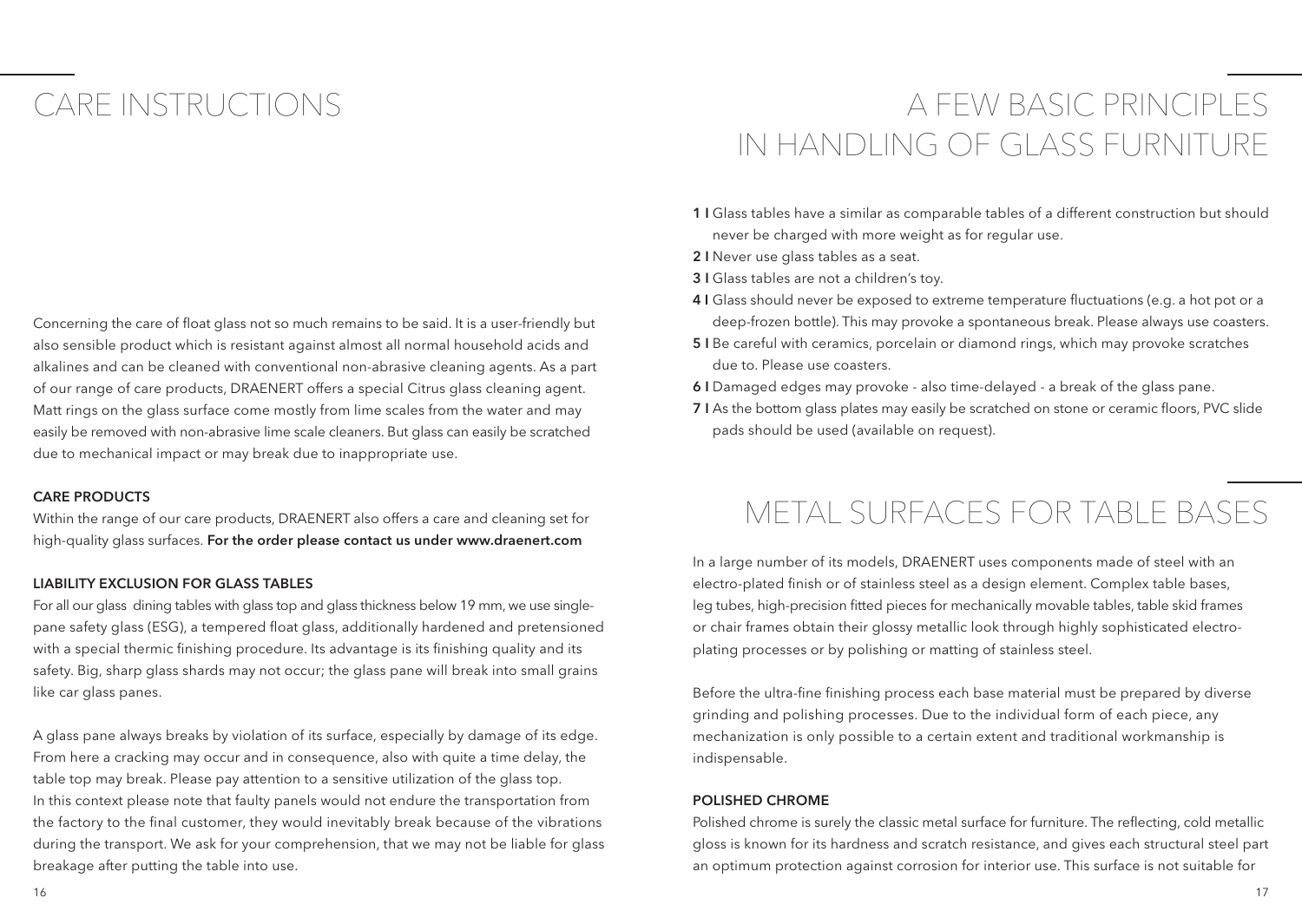outside use (patio or garden) or for use in a tropical climate.

Care instruction: The polished chrome surface is resistant against regular household acids and alkalines, and can easily be cleaned with a damp cloth. From time to time care with a conventional chrome polish is recommendable.

#### MATT CHROME AND SATINATED NICKEL

Matt chrome and satinated nickel have matt-finished, silvery surfaces. In regard of their production method these surfaces are based on the glossy variants. After the electroplating, these pieces will be matted by manual brushing. With this procedure the matt chrome surface attains a much more delicate matt sheen due to the thickness of the coating. The nickel varieties are brushed more intensively and they match the look of pure brushed stainless steel.

Care instruction: Matt surfaces are roughened surfaces and are thus more vulnerable to liquids. Acids may cause irreparable damage, in case they are not removed immediately. But with a Scotch-Britt such damages may be reworked a bit by brushing the surface in the grinding direction.

#### STAINLESS STEEL (V2A)

Some models of our collection are made from stainless steel tube or stainless steel sheets. A surface protection to prevent from corrosion is not necessary. The stainless steel is offered in a matt brushed version.

For the table pedestals we use brushed stainless steel sheets.

Care instruction: A regular care with DRAENERT metal care is recommended.

#### COATED AND LACQUERED METAL SURFACES

The colored metal parts of our table models will be coated or lacquered. For some of our table models the according metal support parts for the glass bonding are made of black eloxated aluminum, as well with a black bonding surface. For all other colors the metal support may not be lacquered, because the glue would attach the lacquer. These parts must keep one of the galvanic surfaces. All coated or lacquered surfaces are much more sensitive to damages as the galvanic surfaces.

Care instruction: Coated or lacquered surfaces may not the treated with solvents or dilutions. Only clean these surfaces with non-abrasive cleaning agents.

### CARE PRODUCTS

In our range for care products DRAENERT offers a cleaning and care set for stainless steel and metal surfaces. For the order please contact us under www.draenert.com